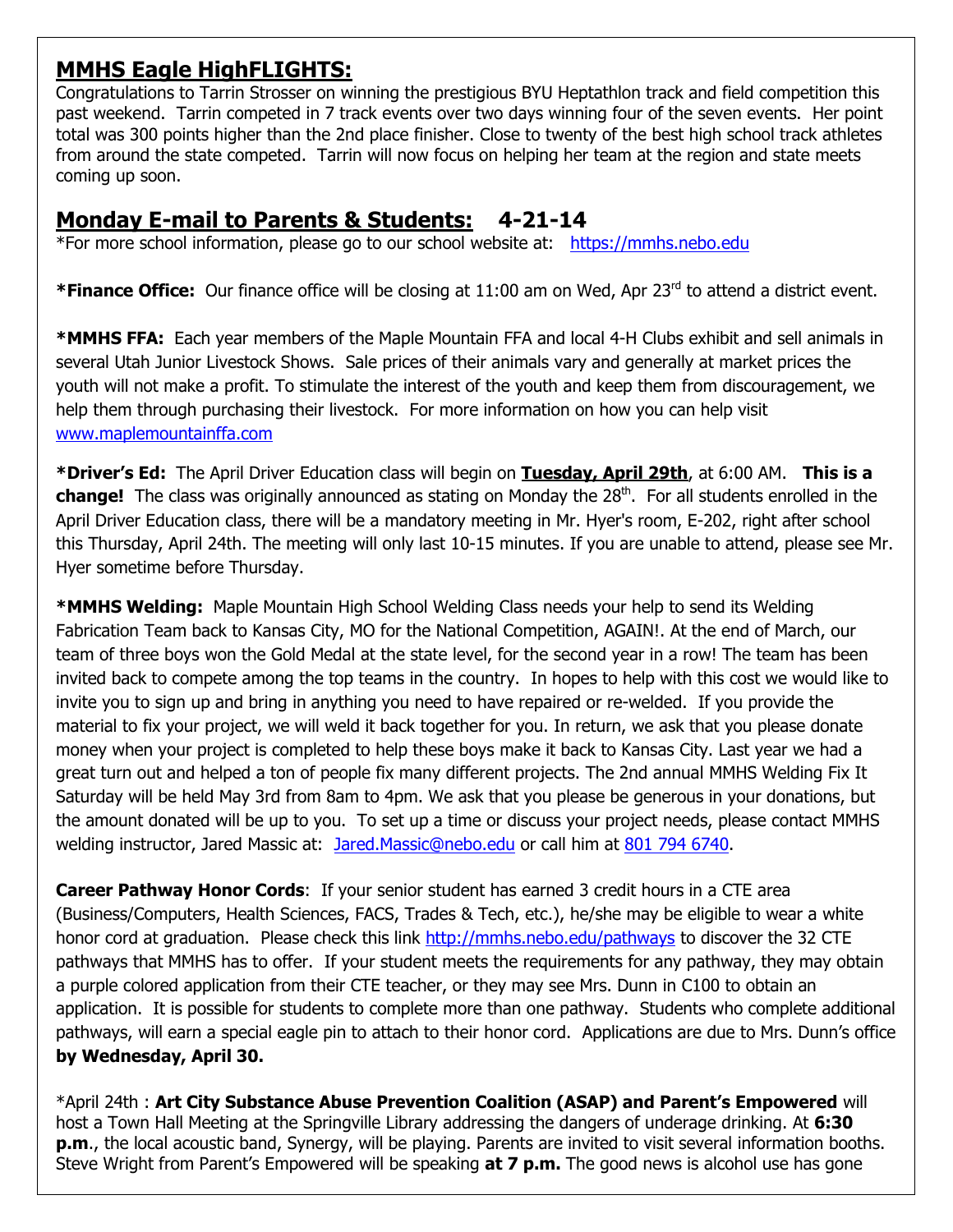down among our  $12<sup>th</sup>$  graders. The bad news is it has gone up among our 10th graders. Alcohol is still the leading substance abused by our teens, 24% report they are getting alcohol from their parents with their permission. This concerns the ASAP Coalition a great deal. The first 25 students to arrive at the meeting will receive a free t-shirt. Students will get detention credit for themselves and each parent attending.

\*April 30th: 1:45 p.m. (early out) @ SHS Auditorium, **ASAP** presents: **Brad Barton, nationally recognized motivational speaker and illusionist, will present "Beyond Illusions;"** motivating students to make positive choices and avoid the pit falls of substance abuse. His presentation promises to be "magical." The Community, students and parents are all invited. Students will get detention credit for themselves and each parent attending.

## **Apr 21 – Apr 26 Student Body Officers FINAL Election Week**

\*Apr 21 Sophomore Baseball vs SHS @ MMHS Softball make-up game vs Provo @ MMHS Jr. Drill Classes @ 4pm in Aux Gym (Brenchley), Apr 21-24 Drum Major Clinics @ 2:45pm in Band Room B-100 (Wilson), Apr 21-24 Dance Company Clinics @ 3pm in Dance Room A-117 (Palfreyman), Apr 21-22 \*Apr 22 Boys' Soccer @ SFHS Girls' Golf @ Spanish Oaks Boys' Tennis @ SFHS Varsity & JV Baseball vs SHS @ MMHS Softball @ SFHS Track-Payson Relays @ PHS Chamber Singers & UVU Chamber Choir @ St Frances of Assisi, Orem (Mendenhall) Jr. Drill Class @ 4pm in Aux Gym (Brenchley) Drum Major Clinic @ 2:45pm in Band Room B-100 (Wilson) Dance Company Clinic @ 3pm in Dance Room A-117 (Palfreyman) \*Apr 23 Dance Company Auditions @ 3pm in Dance Room A-117 (Palfreyman) Region Large Choir @ Timpview Work Based Learning Seminar @ 9am in auditorium (Dunn) Jr. Drill Class @ 4pm in Aux Gym (Brenchley) Drum Major Clinic @ 2:45pm in Band Room B-100 (Wilson) \*Apr 24 Boys' Soccer vs SHS @ MMHS Boys' Tennis @ Timpview Varsity Baseball @ SHS Jr. Drill Class @ 4pm in Aux Gym (Brenchley) Drum Major Clinic @ 2:45pm in Band Room B-100 (Wilson) Booster Club Meeting @ 7:30 pm in Room B-100 (Wilson) \*Apr 25 Student Body Officers – Final Elections during  $1<sup>st</sup>$  Period Girls' Golf Region Meet @ Gladstan Drum Major Auditions @ 2:45 pm in Band Room B-100 JV & Sophomore Baseball @ SHS Softball @ Mountain Crest